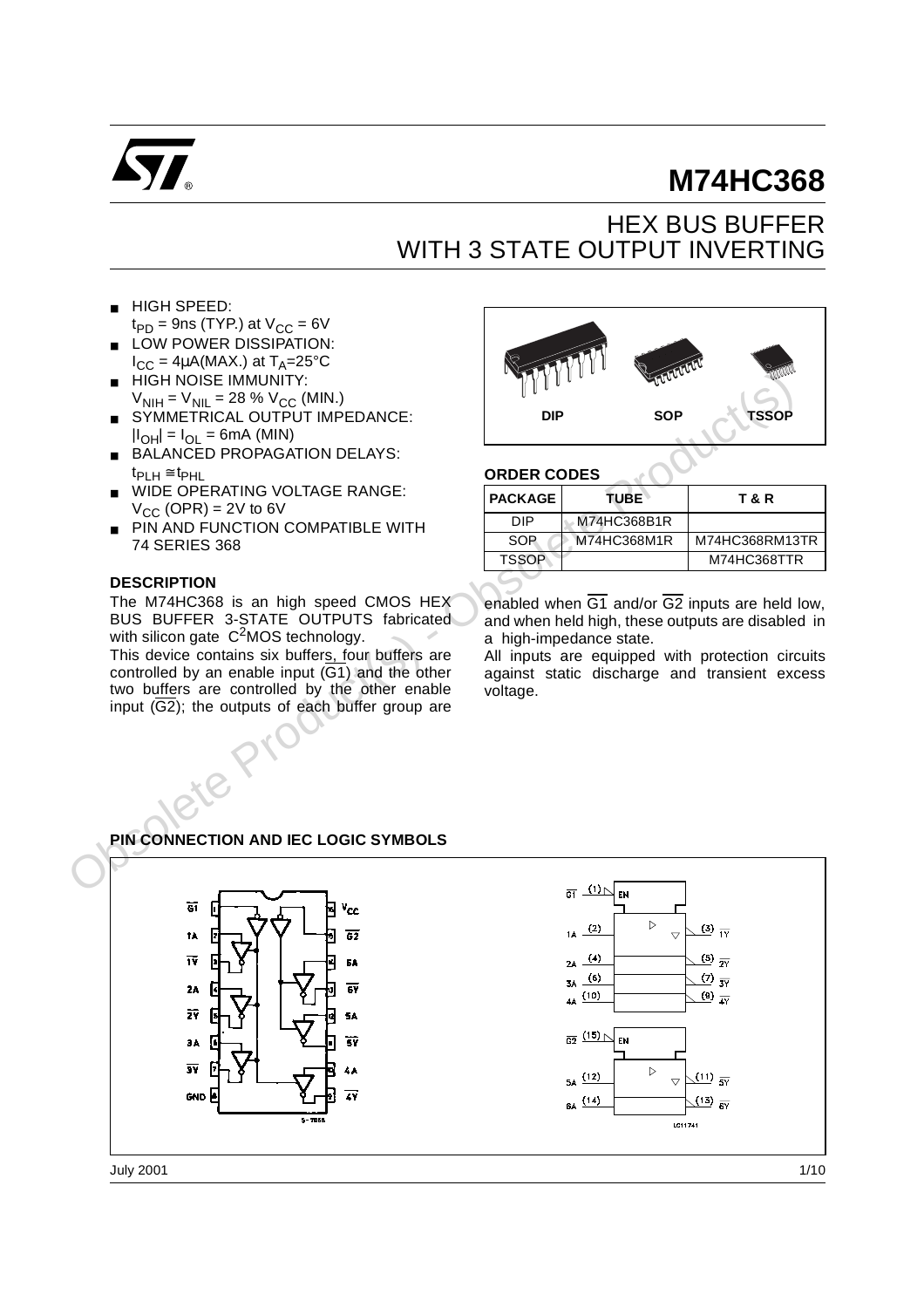#### **INPUT AND OUTPUT EQUIVALENT CIRCUIT PIN DESCRIPTION**



| <b>PIN No</b>          | <b>SYMBOL</b>   | <b>NAME AND FUNCTION</b>       |
|------------------------|-----------------|--------------------------------|
| 1, 15                  | G1, G2          | 3 State Output Enable<br>Input |
| 2, 4, 6, 10,<br>12, 14 | 1A to 6A        | Data Inputs                    |
| 3, 5, 7, 9, 11,<br>13  | 1Y to 6Y        | Data Outputs                   |
| 8                      | GND             | Ground (0V)                    |
| 16                     | $V_{\text{C}C}$ | Positive Supply Voltage        |

### **TRUTH TABLE**

|   | <b>INPUTS</b> | <b>OUTPUTS</b> |
|---|---------------|----------------|
| G | An            | Yn             |
|   |               |                |
|   |               |                |
|   |               |                |

57

#### **ABSOLUTE MAXIMUM RATINGS**

|                           | GND<br>GND                                                                                                                                                                                                                                           | <b>INPUTS</b>     |                        | <b>OUTPUTS</b> |
|---------------------------|------------------------------------------------------------------------------------------------------------------------------------------------------------------------------------------------------------------------------------------------------|-------------------|------------------------|----------------|
|                           | <b>CS03580</b>                                                                                                                                                                                                                                       | G                 | An                     |                |
|                           |                                                                                                                                                                                                                                                      | L                 |                        |                |
|                           |                                                                                                                                                                                                                                                      |                   | Ĥ.                     |                |
|                           |                                                                                                                                                                                                                                                      | Н                 | X                      |                |
|                           | X: Don't Care<br><b>ABSOLUTE MAXIMUM RATINGS</b>                                                                                                                                                                                                     | Z: High Impedance |                        |                |
| Symbol                    | Parameter                                                                                                                                                                                                                                            |                   | Value                  |                |
| $V_{\rm CC}$              | Supply Voltage                                                                                                                                                                                                                                       |                   | $-0.5$ to $+7$         |                |
| $V_{I}$                   | DC Input Voltage                                                                                                                                                                                                                                     |                   | -0.5 to $V_{CC}$ + 0.5 |                |
| $V_{\rm O}$               | DC Output Voltage                                                                                                                                                                                                                                    |                   | -0.5 to $V_{CC}$ + 0.5 |                |
| $I_{IK}$                  | DC Input Diode Current                                                                                                                                                                                                                               |                   | ± 20                   |                |
| <sup>I</sup> OK           | DC Output Diode Current                                                                                                                                                                                                                              |                   | ± 20                   |                |
| $I_{\rm O}$               | DC Output Current                                                                                                                                                                                                                                    |                   | ± 35                   |                |
| $I_{CC}$ or $I_{GND}$     | DC V <sub>CC</sub> or Ground Current                                                                                                                                                                                                                 |                   | ±70                    |                |
| $P_D$                     | <b>Power Dissipation</b>                                                                                                                                                                                                                             |                   | $500(*)$               |                |
| $\mathsf{T}_{\text{stg}}$ | Storage Temperature                                                                                                                                                                                                                                  |                   | $-65$ to $+150$        |                |
| T.                        | Lead Temperature (10 sec)                                                                                                                                                                                                                            |                   | 300                    |                |
| not implied               | Absolute Maximum Ratings are those values beyond which damage to the device may occur. Functional operation under these conditions is<br>(*) 500mW at 65 °C; derate to 300mW by 10mW/°C from 65°C to 85°C<br><b>RECOMMENDED OPERATING CONDITIONS</b> |                   |                        |                |
|                           |                                                                                                                                                                                                                                                      |                   |                        |                |

#### **RECOMMENDED OPERATING CONDITIONS**

| Symbol                     | <b>Parameter</b>             |                        | Value         | Unit        |
|----------------------------|------------------------------|------------------------|---------------|-------------|
| $V_{\rm CC}$               | Supply Voltage               |                        | $2$ to $6$    | V           |
| V,                         | Input Voltage                |                        | 0 to $V_{CC}$ | V           |
| Vo                         | Output Voltage               |                        | 0 to $V_{CC}$ | V           |
| $\mathsf{T}_{\mathsf{op}}$ | <b>Operating Temperature</b> |                        | $-55$ to 125  | $^{\circ}C$ |
|                            | Input Rise and Fall Time     | $V_{\text{CC}} = 2.0V$ | 0 to 1000     | ns          |
| $t_r$ , $t_f$              |                              | $V_{\text{CC}} = 4.5V$ | 0 to 500      | ns          |
|                            |                              | $V_{\text{CC}} = 6.0V$ | 0 to 400      | ns          |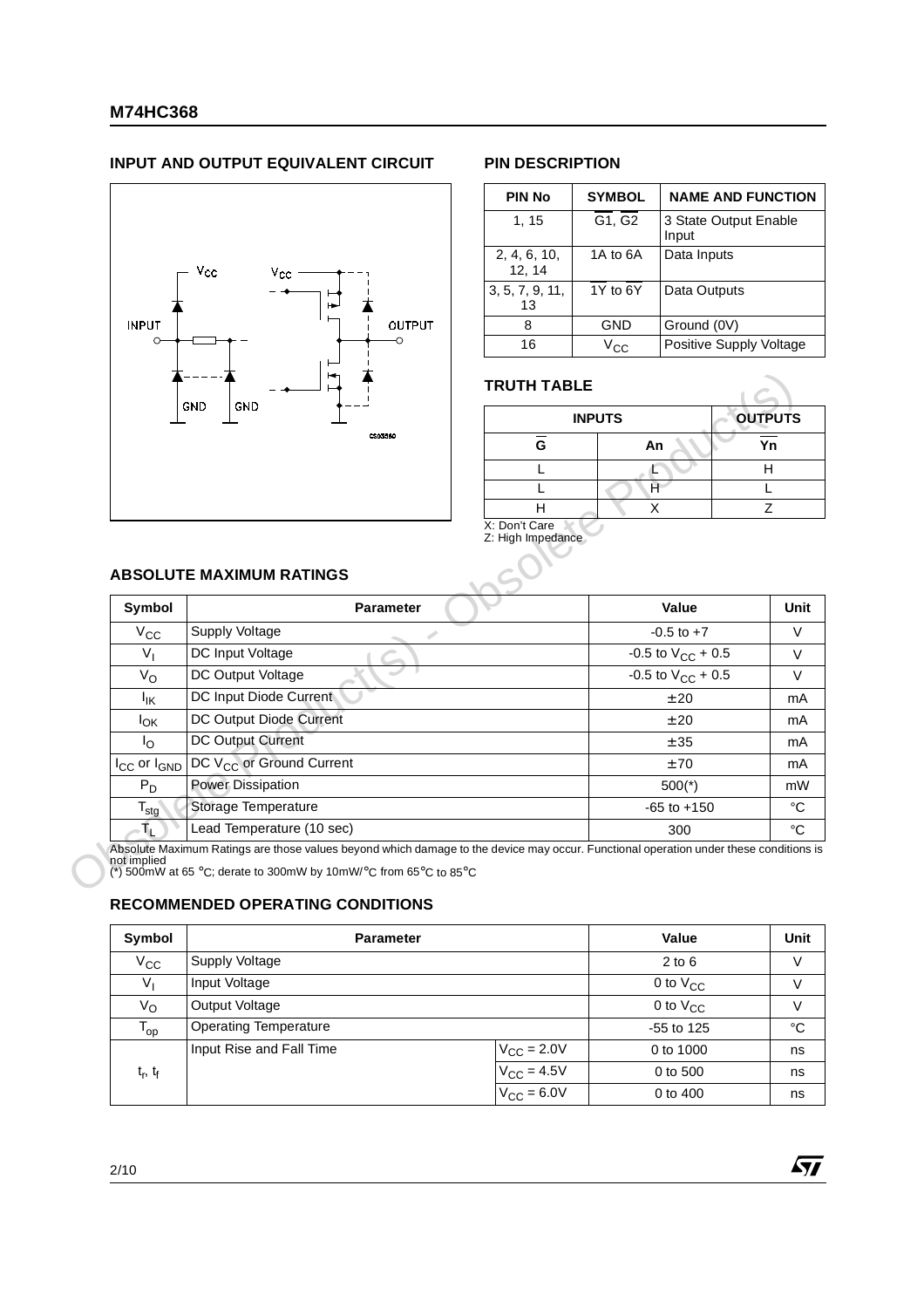#### **DC SPECIFICATIONS**

|                     |                                             |              | <b>Test Condition</b>                               | Value |                     |                |      |             |              |          |
|---------------------|---------------------------------------------|--------------|-----------------------------------------------------|-------|---------------------|----------------|------|-------------|--------------|----------|
| Symbol              | Parameter                                   | $V_{\rm CC}$ |                                                     |       | $T_A = 25^{\circ}C$ |                |      | -40 to 85°C | -55 to 125°C |          |
|                     |                                             | (V)          |                                                     | Min.  | Typ.                | Max.           | Min. | Max.        | Min.         | Max.     |
| V <sub>IH</sub>     | High Level Input                            | 2.0          |                                                     | 1.5   |                     |                | 1.5  |             | 1.5          |          |
|                     | Voltage                                     | 4.5          |                                                     | 3.15  |                     |                | 3.15 |             | 3.15         |          |
|                     |                                             | 6.0          |                                                     | 4.2   |                     |                | 4.2  |             | 4.2          |          |
| V <sub>IL</sub>     | Low Level Input<br>Voltage                  | 2.0          |                                                     |       |                     | 0.5            |      | 0.5         |              | 0.5      |
|                     |                                             | 4.5<br>6.0   |                                                     |       |                     | 1.35<br>1.8    |      | 1.35<br>1.8 |              | 1.35     |
| $\overline{V}_{OH}$ | <b>High Level Output</b>                    | 2.0          | $IO=-20 \mu A$                                      | 1.9   | 2.0                 |                | 1.9  |             | 1.9          | 1.8      |
|                     | Voltage                                     | 4.5          | $I_{\Omega} = -20 \mu A$                            | 4.4   | 4.5                 |                | 4.4  |             | 4.4          |          |
|                     |                                             | 6.0          | $I_{O} = -20 \mu A$                                 | 5.9   | 6.0                 |                | 5.9  |             | 5.9          |          |
|                     |                                             | 4.5          | $I_{\Omega} = -6.0$ mA                              | 4.18  | 4.31                |                | 4.13 |             | 4.10         |          |
|                     |                                             | $6.0\,$      | $IO=-7.8 mA$                                        | 5.68  | 5.8                 |                | 5.63 |             | 5.60         |          |
| $V_{OL}$            | Low Level Output                            | 2.0          | $IO=20 \mu A$                                       |       | 0.0                 | 0.1            |      | 0.1         |              | 0.1      |
|                     | Voltage                                     | 4.5          | $IO=20 \mu A$                                       |       | 0.0                 | 0.1            |      | 0.1         |              | 0.1      |
|                     |                                             | 6.0          | $IO=20 \mu A$                                       |       | 0.0                 | 0.1            |      | 0.1         |              | 0.1      |
|                     |                                             | 4.5          | $IO=6.0$ mA                                         |       | 0.17                | 0.26           |      | 0.33        |              | 0.40     |
|                     |                                             | 6.0          | $IO=7.8 mA$                                         |       | 0.18                | 0.26           |      | 0.33        |              | 0.40     |
| $I_1$               | Input Leakage<br>Current                    | 6.0          | $V_1 = V_{CC}$ or GND                               |       |                     | $\pm$ 0.1      |      | ± 1         |              | $\pm$ 1  |
| $I_{OZ}$            | High Impedance<br>Output Leakage<br>Current | 6.0          | $V_I = V_{IH}$ or $V_{IL}$<br>$V_O = V_{CC}$ or GND |       |                     | $\pm$ 0.5      |      | ± 5         |              | $\pm$ 10 |
| $I_{\rm CC}$        | Quiescent Supply<br>Current<br>Obsolete Pri | 6.0          | $V_1 = V_{CC}$ or GND                               |       |                     | $\overline{4}$ |      | 40          |              | 80       |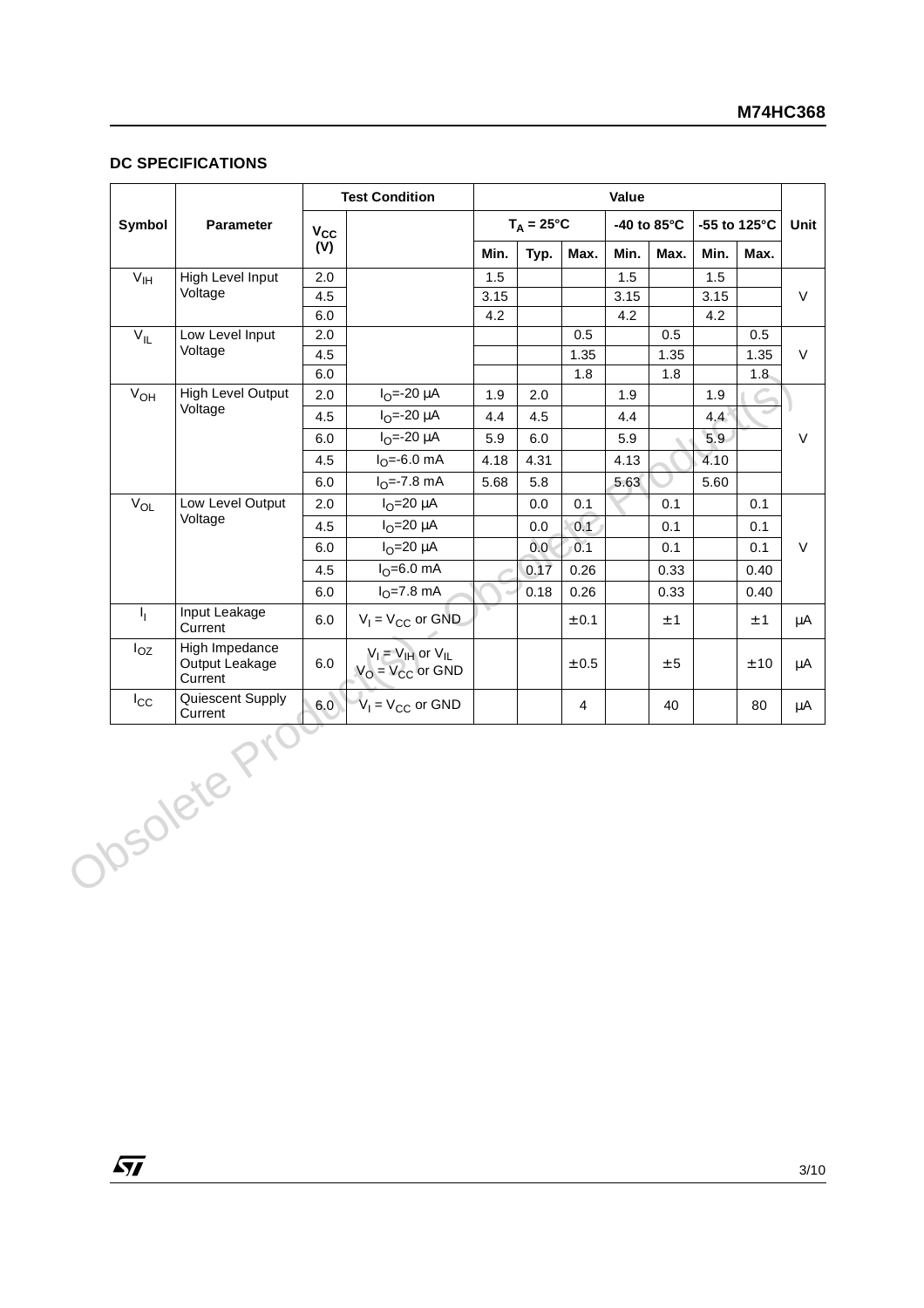#### **M74HC368**

#### **AC ELECTRICAL CHARACTERISTICS** ( $C_L$  = 50 pF, Input  $t_r = t_f = 6$ ns)

|                                   |                                   |                     | <b>Test Condition</b> |                       |      | Value               |            |       |             |                         |                 |
|-----------------------------------|-----------------------------------|---------------------|-----------------------|-----------------------|------|---------------------|------------|-------|-------------|-------------------------|-----------------|
| Symbol                            | <b>Parameter</b>                  | $V_{CC}$            | $C_L$                 |                       |      | $T_A = 25^{\circ}C$ |            |       | -40 to 85°C | -55 to 125 $^{\circ}$ C |                 |
|                                   |                                   | (V)                 | (pF)                  |                       | Min. | Typ.                | Max.       | Min.  | Max.        | Min.                    | Max.            |
| t <sub>TLH</sub> t <sub>THL</sub> | <b>Output Transition</b>          | 2.0                 |                       |                       |      | 25                  | 60         |       | 75          |                         | 90              |
|                                   | Time                              | 4.5                 | 50                    |                       |      | 7                   | 12         |       | 15          |                         | 18              |
|                                   |                                   | 6.0                 |                       |                       |      | 6                   | 10         |       | 13          |                         | 15              |
| t <sub>PLH</sub> t <sub>PHL</sub> | <b>Propagation Delay</b>          | 2.0                 |                       |                       |      | 30                  | 85         |       | 105         |                         | 130             |
|                                   | Time                              | 4.5                 | 50                    |                       |      | 10                  | 17         |       | 21          |                         | 26              |
|                                   |                                   | 6.0                 |                       |                       |      | 9                   | 14         |       | 18          |                         | 22              |
|                                   |                                   | 2.0                 |                       |                       |      | 42                  | 105        |       | 130         |                         | 160             |
|                                   |                                   | 4.5                 | 150                   |                       |      | 14                  | 21         |       | 26          |                         | 32 <sup>2</sup> |
|                                   |                                   | 6.0                 |                       |                       |      | 12                  | 18         |       | 22          |                         | 27              |
| t <sub>PZL</sub> t <sub>PZH</sub> | High Impedance                    | 2.0                 |                       |                       |      | 36                  | 90         |       | 115         |                         | 135             |
|                                   | <b>Output Enable</b>              | 4.5                 | 50                    | $R_1 = 1 K\Omega$     |      | 11                  | 18         |       | 23          |                         | 27              |
|                                   | Time                              | 6.0                 |                       |                       |      | $\boldsymbol{9}$    | 15         |       | 20          |                         | 23              |
|                                   |                                   | 2.0                 |                       |                       |      | 49                  | 110        |       | 140         |                         | 165             |
|                                   |                                   | 4.5                 | 150                   | $R_1 = 1 K\Omega$     |      | 15                  | 22         |       | 28          |                         | 33              |
|                                   |                                   | 6.0                 |                       |                       |      | 13                  | 19         |       | 24          |                         | 28              |
| t <sub>PLZ</sub> t <sub>PHZ</sub> | High Impedance                    | 2.0                 |                       |                       |      | 32                  | 95         |       | 120         |                         | 145             |
|                                   |                                   |                     |                       |                       |      |                     |            |       |             |                         |                 |
|                                   | <b>Output Disable</b>             | 4.5                 | 50                    | $R_1 = 1 K\Omega$     |      | 14                  | 19         |       | 24          |                         |                 |
|                                   | Time                              | 6.0                 |                       |                       |      | 12                  | 16         |       | 20          |                         | 29<br>25        |
|                                   | <b>CAPACITIVE CHARACTERISTICS</b> |                     |                       | <b>Test Condition</b> |      |                     |            | Value |             |                         |                 |
| Symbol                            | <b>Parameter</b>                  | $V_{\rm CC}$<br>(V) |                       |                       |      | $T_A = 25^{\circ}C$ |            |       | -40 to 85°C | -55 to 125°C            |                 |
| $C_{IN}$                          | Input Capacitance                 |                     |                       |                       | Min. | Typ.<br>5           | Max.<br>10 | Min.  | Max.<br>10  | Min.                    | Max.<br>10      |

#### **CAPACITIVE CHARACTERISTICS**

|          |                                               |                            | <b>Test Condition</b> |      |                     |      | Value |      |      |                                          |      |
|----------|-----------------------------------------------|----------------------------|-----------------------|------|---------------------|------|-------|------|------|------------------------------------------|------|
| Symbol   | <b>Parameter</b>                              | $\mathsf{v}_{\mathsf{cc}}$ |                       |      | $T_A = 25^{\circ}C$ |      |       |      |      | -40 to 85°C $\vert$ -55 to 125°C $\vert$ | Unit |
|          |                                               | (V)                        |                       | Min. | Typ.                | Max. | Min.  | Max. | Min. | Max.                                     |      |
| $C_{IN}$ | Input Capacitance                             |                            |                       |      | 5                   | 10   |       | 10   |      | 10                                       | рF   |
| $C_{PD}$ | <b>Power Dissipation</b><br>Capacitance (note |                            |                       |      | 33                  |      |       |      |      |                                          | pF   |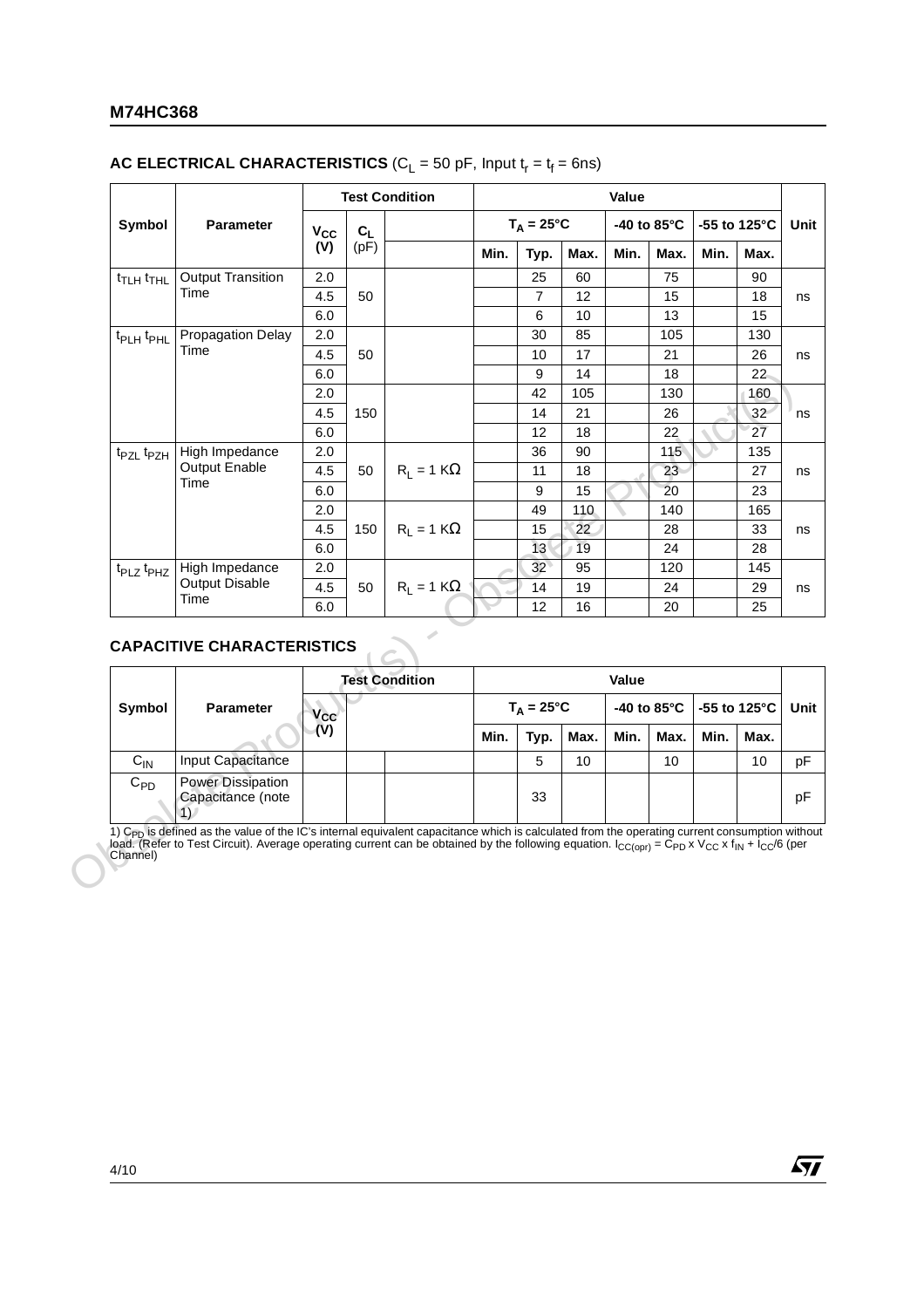#### **TEST CIRCUIT**



C<sub>L</sub> = 50pF/150pF or equivalent (includes jig and probe capacitance)<br>R<sub>1</sub> = 1KΩ or equivalent<br>R<sub>T</sub> = Z<sub>OUT</sub> of pulse generator (typically 50Ω)

 $\sqrt{27}$ 

**WAVEFORM 1:PROPAGATION DELAY TIMES** (f=1MHz; 50% duty cycle)

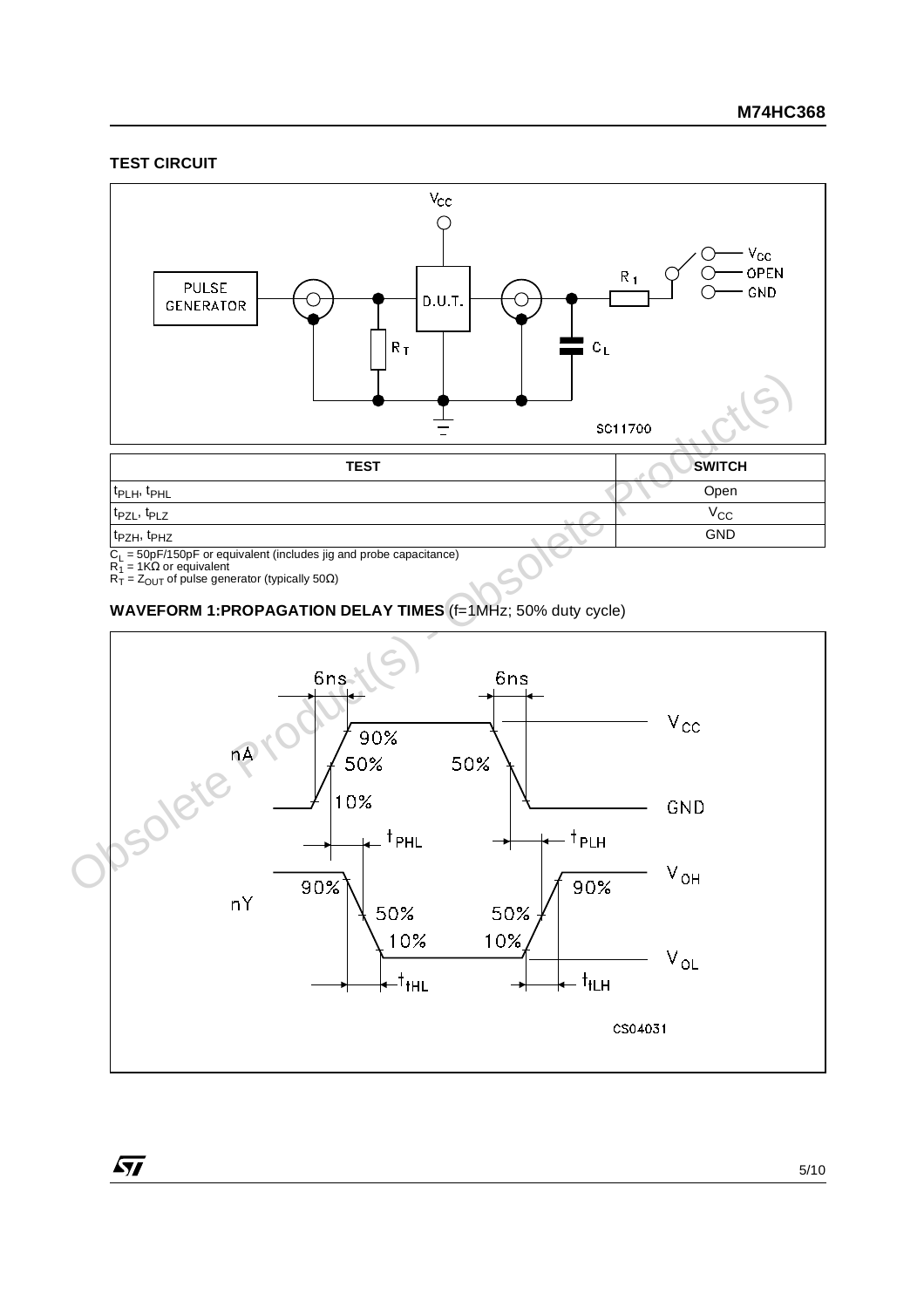

 $\sqrt{M}$ 

#### **WAVEFORM 2 : OUTPUT ENABLE AND DISABLE TIMES** (f=1MHz; 50% duty cycle)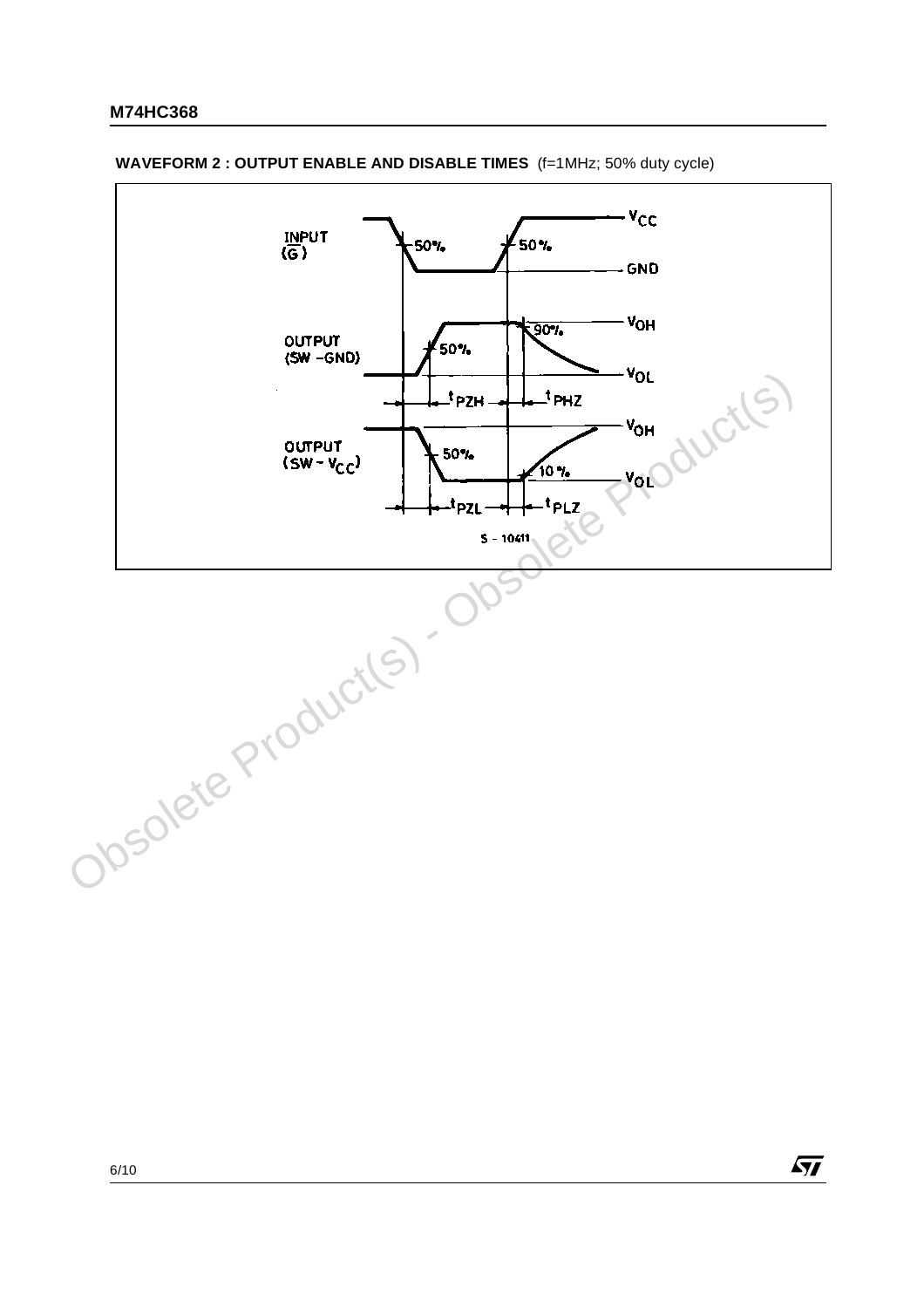|                |      | mm.                               |        |       | inch  |                              |
|----------------|------|-----------------------------------|--------|-------|-------|------------------------------|
| DIM.           | MIN. | <b>TYP</b>                        | MAX.   | MIN.  | TYP.  | MAX.                         |
| a1             | 0.51 |                                   |        | 0.020 |       |                              |
| $\sf B$        | 0.77 |                                   | 1.65   | 0.030 |       | 0.065                        |
| $\sf b$        |      | $0.5\,$                           |        |       | 0.020 |                              |
| b1             |      | 0.25                              |        |       | 0.010 |                              |
| D              |      |                                   | $20\,$ |       |       | 0.787<br>╰<br>$\blacksquare$ |
| $\mathsf E$    |      | 8.5                               |        |       | 0.335 |                              |
| ${\bf e}$      |      | 2.54                              |        |       | 0.100 |                              |
| ${\tt e3}$     |      | 17.78                             |        |       | 0.700 |                              |
| $\mathsf F$    |      |                                   | $7.1$  |       |       | 0.280                        |
| $\overline{1}$ |      |                                   | 5.1    |       |       | 0.201                        |
| L              |      | 3.3                               |        |       | 0.130 |                              |
| $\mathsf Z$    |      | <b>Contract Contract Contract</b> | 1.27   |       |       | 0.050                        |



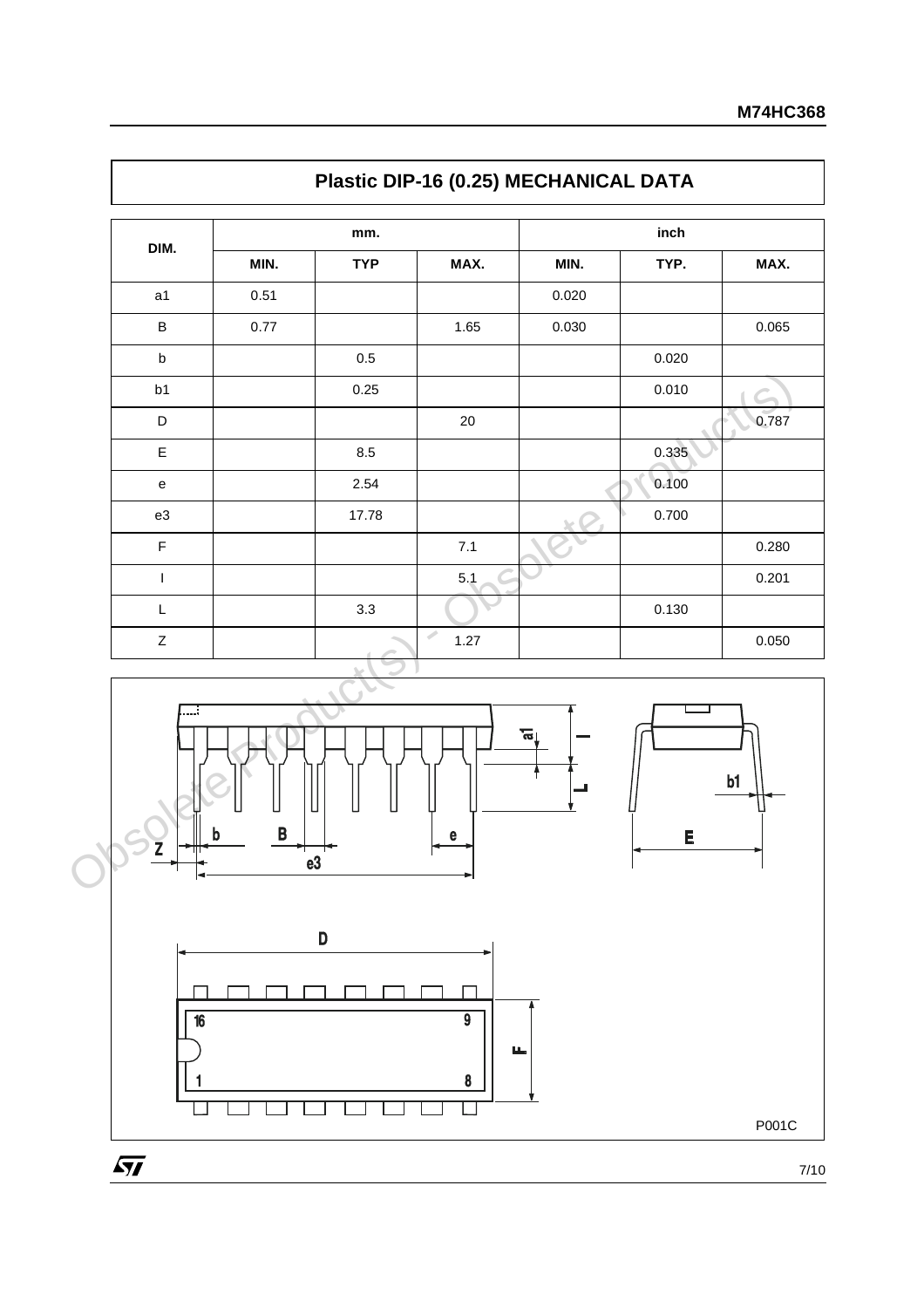$\Gamma$ 

| DIM.<br>A<br>a1<br>a2<br>$\mathsf b$<br>b1<br>$\mathbf C$<br>c1 | MIN.<br>0.1<br>0.35<br>0.19 | <b>TYP</b> | MAX.<br>1.75<br>$0.2\,$ | MIN.             | TYP.                                  | MAX.<br>0.068 |
|-----------------------------------------------------------------|-----------------------------|------------|-------------------------|------------------|---------------------------------------|---------------|
|                                                                 |                             |            |                         |                  |                                       |               |
|                                                                 |                             |            |                         |                  |                                       |               |
|                                                                 |                             |            |                         | 0.003            |                                       | 0.007         |
|                                                                 |                             |            | 1.65                    |                  |                                       | 0.064         |
|                                                                 |                             |            | 0.46                    | 0.013            |                                       | 0.018         |
|                                                                 |                             |            | 0.25                    | 0.007            |                                       | 0.010         |
|                                                                 |                             | $0.5\,$    |                         |                  | 0.019                                 |               |
|                                                                 |                             |            |                         | 45° (typ.)       |                                       |               |
| D                                                               | 9.8                         |            | 10                      | 0.385            |                                       | 0.393         |
| $\mathsf E$                                                     | 5.8                         |            | $6.2\,$                 | 0.228            |                                       | 0.244         |
| e                                                               |                             | 1.27       |                         |                  | 0.050                                 |               |
| e3                                                              |                             | 8.89       |                         |                  | 0.350                                 |               |
| $\mathsf F$                                                     | 3.8                         |            | $4.0$                   | 0.149            |                                       | 0.157         |
| G                                                               | 4.6                         |            | 5.3                     | 0.181            |                                       | 0.208         |
| L                                                               | 0.5                         |            | 1.27                    | 0.019            |                                       | 0.050         |
| M                                                               |                             |            | 0.62                    |                  |                                       | 0.024         |
| $\mathbb S$                                                     |                             |            |                         | $8^\circ$ (max.) |                                       |               |
|                                                                 | e3                          |            | പ്പ<br>e                | $\mathbf{s}$     | $\mathbf G$<br>c1<br>ပ<br>ត<br>ត<br>E | $\mathbf{z}$  |

## **SO-16 MECHANICAL DATA**







PO13H

 $\sqrt{M}$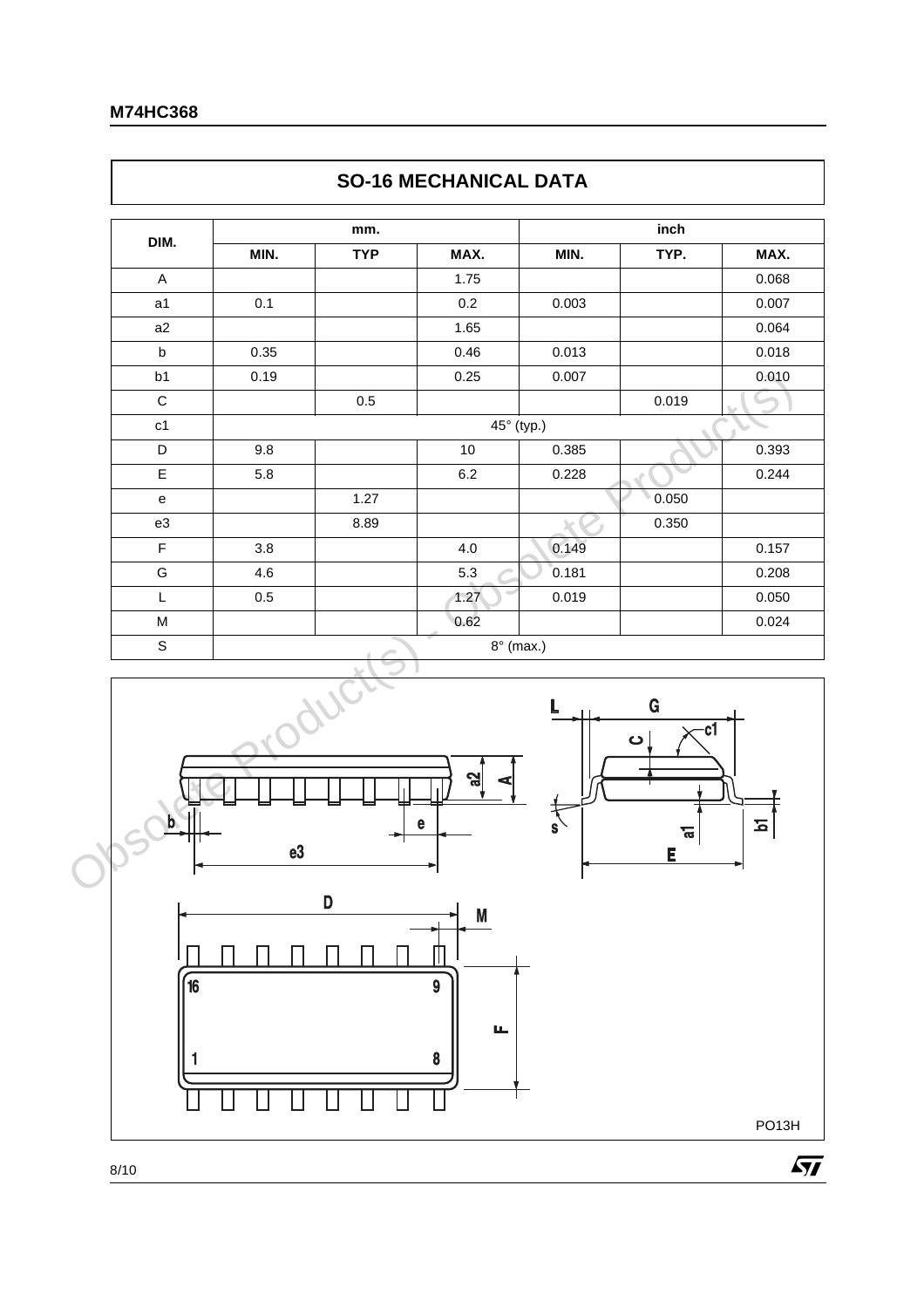| DIM.                      |                     | mm.                               |             |             | inch       |             |
|---------------------------|---------------------|-----------------------------------|-------------|-------------|------------|-------------|
|                           | MIN.                | <b>TYP</b>                        | MAX.        | MIN.        | TYP.       | MAX.        |
| $\boldsymbol{\mathsf{A}}$ |                     |                                   | $1.2$       |             |            | 0.047       |
| A1                        | 0.05                |                                   | 0.15        | 0.002       | 0.004      | 0.006       |
| A2                        | $0.8\,$             | $\mathbf{1}$                      | 1.05        | 0.031       | 0.039      | 0.041       |
| $\sf b$                   | 0.19                |                                   | $0.30\,$    | 0.007       |            | 0.012       |
| $\mathtt{C}$              | 0.09                |                                   | 0.20        | 0.004       |            | 0.0089      |
| D                         | 4.9                 | 5                                 | 5.1         | 0.193       | 0.197      | 0.201       |
| E                         | $6.2\,$             | 6.4                               | 6.6         | 0.244       | 0.252      | 0.260       |
| E <sub>1</sub>            | 4.3                 | 4.4                               | 4.48        | 0.169       | 0.173      | 0.176       |
| e                         |                     | 0.65 BSC                          |             |             | 0.0256 BSC |             |
| K                         | $0^{\circ}$         |                                   | $8^{\circ}$ | $0^{\circ}$ |            | $8^{\circ}$ |
| L                         | 0.45                | $0.60\,$                          | Í<br>0.75   | 0.018       | 0.024      | 0.030       |
| Α<br>Josole               | A2<br>$\sf b$<br>A1 | $\mathsf{e}% _{t}\left( t\right)$ |             |             |            |             |









0080338D

 $\sqrt{M}$